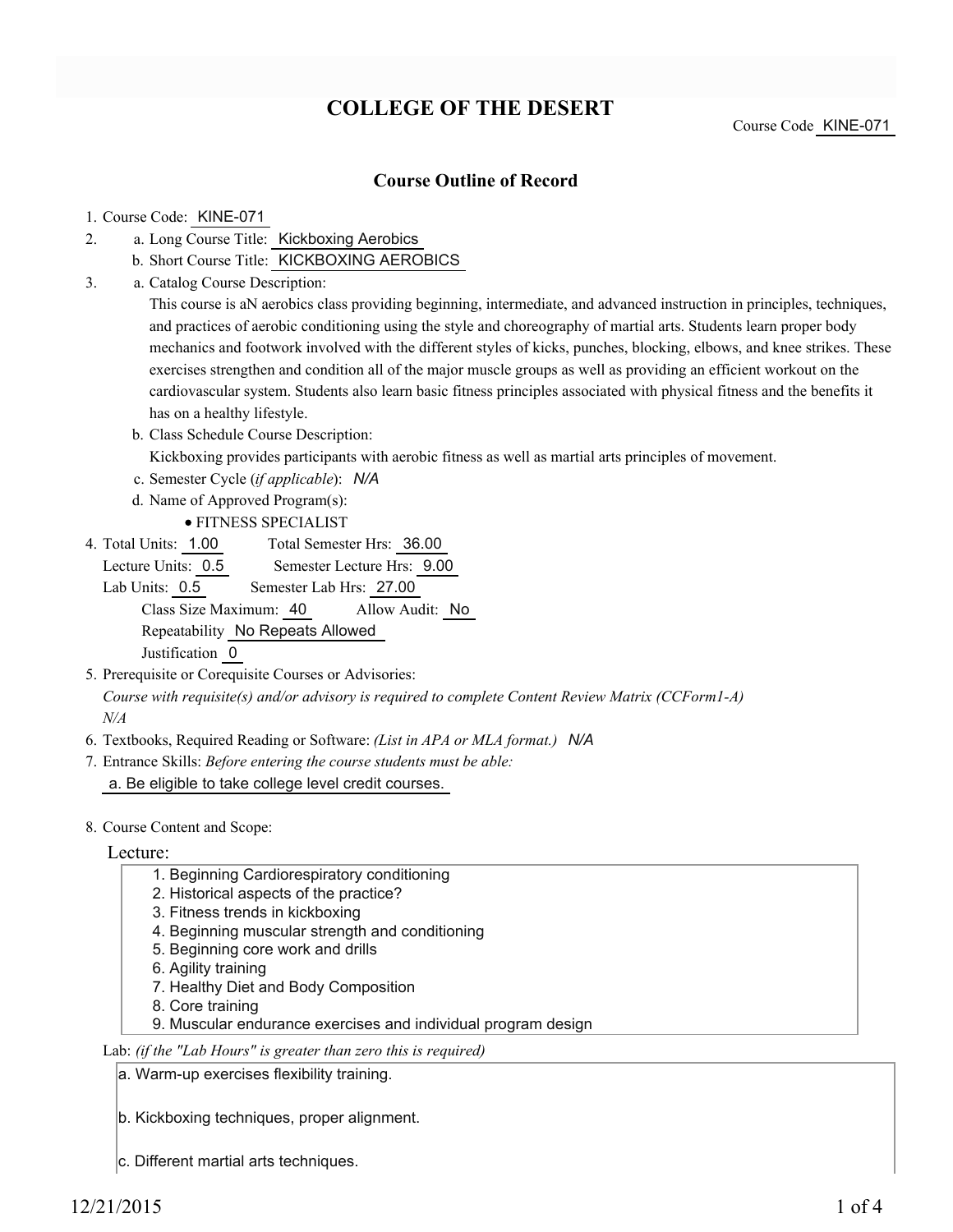- d. Cardiovascular conditioning.
- e. Basic to advanced martial arts choreography.
- f. Muscular strength exercises.
- g. core strengthening exercises.
- h. Jump rope techniques.
- 9. Course Student Learning Outcomes:

1. Perform, with an increasing degree of proficiency, elementary fitness activities that demonstrate measurable improvements in coordination, aerobic capacity, muscular strength and overall flexibility.

- 2. Demonstrate an understanding of the relationship between fitness, nutrition and weight management.
- 3. Identify those health habits associated with optimum wellness and physical well-being.
- 10. Course Objectives: Upon completion of this course, students will be able to:
	- a. Perform warm up exercises to stretch the body to prepare for a more vigorous exercise.
	- b. Demonstrate locomotor movements to set the body moving through space.
	- c. Demonstrate the strength that enables the body to sustain the movement to facilitate aerobic conditioning.
	- d. Read resting, active, and recovery heart rates.
	- e. Demonstrate a higher energy level.
	- f. Change body composition by losing fat and increasing lean body mass.
	- g. Reduce stress and the byproducts of stress.
	- h. Reduce resting heart rate.
	- i. Improve lung capacity.
	- j. Understand the risks of cardiovascular disease.
	- k. Invoke a sense of discipline into their daily regimen.
	- l. Demonstrate an understanding of safety and injury prevention.
	- m. Establish short term and long term goal setting in a personalized fitness journal.
	- n. Perform athletic sports conditioning drills that improve agility, quickness, overall endurance, and cardiovascular fitness.
	- o. Demonstrate the kicks, punches, elbows, knee strikes, and combinations used in boxing and kickboxing.
- 11. Methods of Instruction: *(Integration: Elements should validate parallel course outline elements)* 
	- a. Activity
	- b. Demonstration, Repetition/Practice
	- c. Discussion
	- d. Individualized Study
	- e. Journal
	- f. Laboratory
	- g. Lecture
	- h. Participation
	- i. Self-exploration

### Other Methods:

Guest speakers. Student reports. Audio/visual presentations.

- 12. Assignments: (List samples of specific activities/assignments students are expected to complete both in and outside of class.) In Class Hours: 36.00
	- Outside Class Hours: 18.00
		- a. In-class Assignments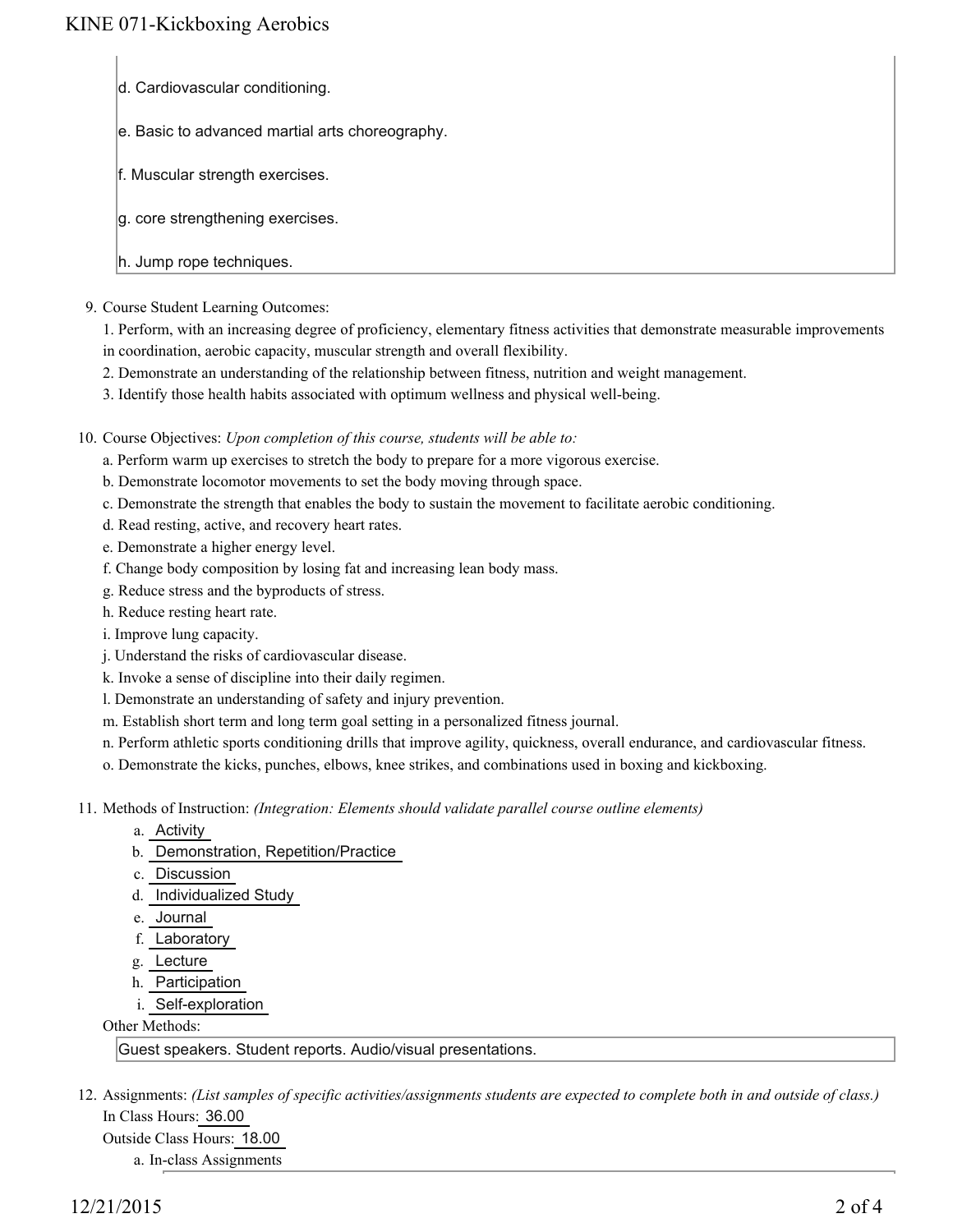# KINE 071-Kickboxing Aerobics

- 1. Fitness worksheets2. Body composition analysis3. Cardiorespiratory analysis
- b. Out-of-class Assignments

a. Reading assignments with written reports. b. Viewing of video programs with reports. c. Keeping of a journal of personal fitness/nutrition. d. Written evaluation of kickboxing aerobics course as it relates to their personal fitness level. e. Technology assignments (operate a body composition machine and the use of the Internet for current fitness literature).

13. Methods of Evaluating Student Progress: The student will demonstrate proficiency by:

- Written homework
- Critiques
- Portfolios
- Self-paced testing
- Laboratory projects
- Group activity participation/observation
- Mid-term and final evaluations
- Student preparation
- 14. Methods of Evaluating: Additional Assesment Information:

a. Written assignments based upon outside reading b. Accurately calculating target heart rate, basal metabolic rate, and caloric intake c. Demonstrating proper form and style of the art d. Successfully passing multiple choice test on course objectives

- 15. Need/Purpose/Rationale -- All courses must meet one or more CCC missions.
	- PO-GE C5 Personal Growth and Development

Exhibit habits of intellectual exploration, personal responsibility, and well being.

| IO - Personal and Professional Development                                            |
|---------------------------------------------------------------------------------------|
| Demonstrate an understanding of ethical issues to make sound judgments and decisions. |
|                                                                                       |

| 16. Comparable Transfer Course                                                                                 |        |                                                            |                     |                     |  |
|----------------------------------------------------------------------------------------------------------------|--------|------------------------------------------------------------|---------------------|---------------------|--|
| <b>University System</b>                                                                                       | Campus | <b>Course Number</b>                                       | <b>Course Title</b> | <b>Catalog Year</b> |  |
| 17. Special Materials and/or Equipment Required of Students:                                                   |        |                                                            |                     |                     |  |
| Jump ropes                                                                                                     |        |                                                            |                     |                     |  |
| <sup>18.</sup> Materials Fees:<br><b>Required Material?</b><br><b>Material or Item</b><br><b>Cost Per Unit</b> |        |                                                            |                     | <b>Total Cost</b>   |  |
| 19. Provide Reasons for the Substantial Modifications or New Course:                                           |        |                                                            |                     |                     |  |
| periodic review and course modification<br>20.<br>a. Cross-Listed Course (Enter Course Code): N/A              |        | b. Replacement Course (Enter original Course Code): PE-071 |                     |                     |  |

21. Grading Method *(choose one)*: Letter Grade Only

- 22. MIS Course Data Elements
	- a. Course Control Number [CB00]: CCC000256168
	- b. T.O.P. Code [CB03]: 83500.00 Physical Education
	- c. Credit Status [CB04]: D Credit Degree Applicable
	- d. Course Transfer Status [CB05]: A = Transfer to UC, CSU